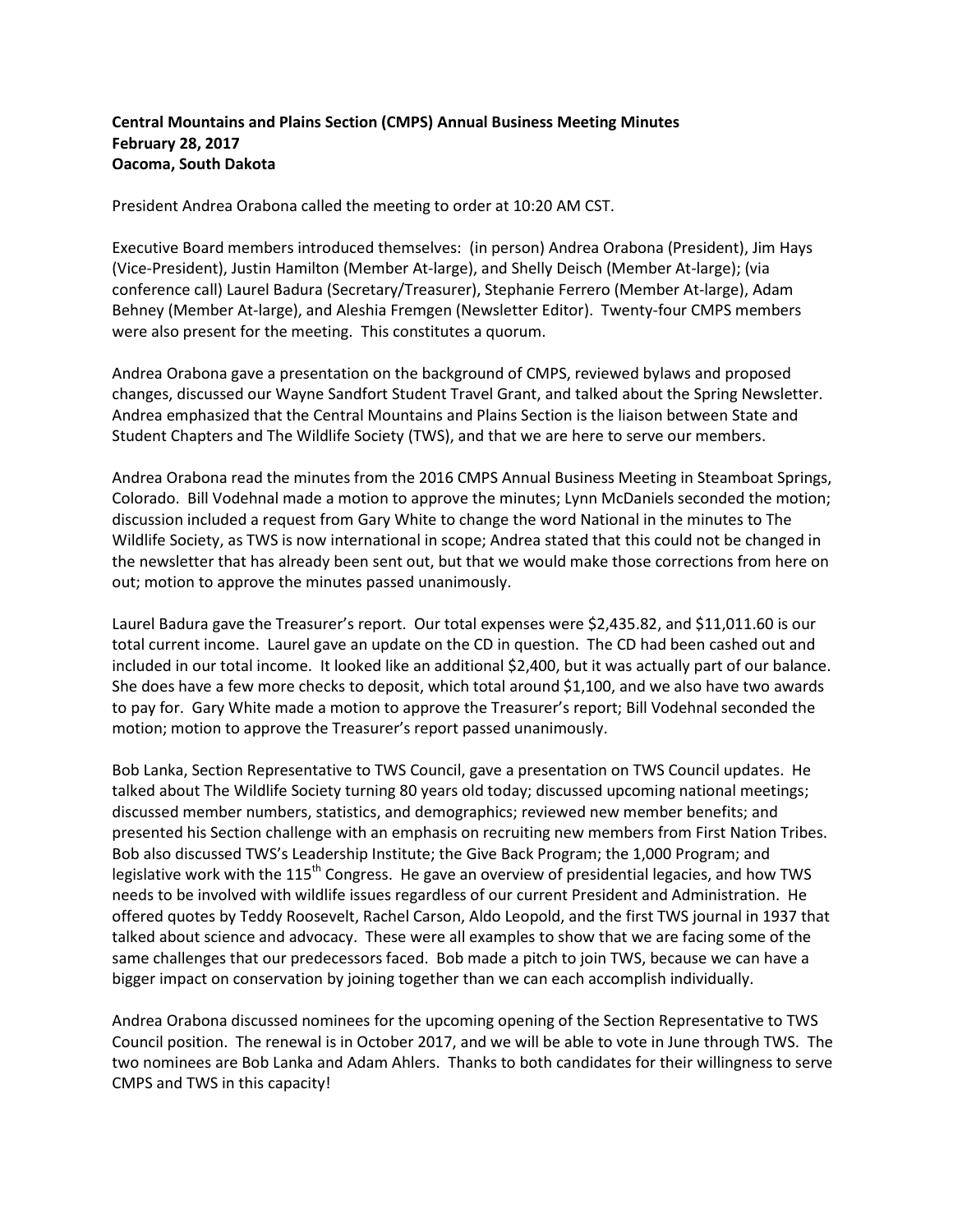Jim Hays discussed the CMPS Citizen's Conservation Achievement Award and the Professional Award. Both awards winners are from South Dakota this year and will be at the banquet this evening to receive their awards in person. Jim encouraged everyone to nominate worthy recipients for these awards. Jim also discussed that he chairs the Audit Committee, and that the Treasurer's report was reviewed by the Audit Committee before the meeting and was found to be accurate.

Andrea Orabona discussed our CMPS bylaws and that they were reviewed by the Executive Board and updated to include things like conference calls, website information, voting electronically, etc. Andrea will make final suggested changes, send them to TWS for approval, and then make them available via our newsletter so members can vote on accepting the changes.

Aleshia Fremgen discussed the newsletter and asked for members to send information to her for the 2017 Spring Newsletter. She also discussed changing the deadlines to April  $1<sup>st</sup>$ , July  $1<sup>st</sup>$ , and November 1<sup>st</sup> to better accommodate scheduled events. Newsletters will be released approximately 2 weeks after the deadline. Aleshia also asked for information for the CMPS Facebook page.

Laurel Badura gave an update on the next CMPS meeting, which will be a joint meeting between CMPS and the Nebraska Chapter of The Wildlife Society. The meeting will be in February or maybe January, following the results of the Nebraska survey on meeting time. Program development ideas can be sent to Laurel. They have discussed having it in Kearney, but no meeting location has been decided upon yet. Updates will be provided by Nebraska TWS to CMPS members about the meeting.

Andrea Orabona discussed the trial basis of how states can host the CMPS Annual Meeting: 1) CMPS meeting is held in August separate from the host's State Chapter meeting, 2) State Chapter moves its meeting to August for a joint meeting, or 3) CMPS meeting is moved to be held jointly with the host's State Chapter meeting. This trial suggestion was made at the 2016 Annual Meeting in Steamboat Springs, as some members thought it was costly to have two meeting a year and potentially difficult to get members to attend both. This is a trial basis, and for now the decision is made by the host state.

Bill Vodehnal discussed the Conservation Affairs Network. There are bimonthly conference calls to discuss what is taking place at the State Chapter and Section levels, and with TWS. Along with Keith Norris, members have discussed the Farm Bill and the issues of feral horses and burros on public lands. They are in the process of cataloging all position statements, letters, etc. from State Chapters and Sections from the last 10 years. Bill and Andrea Orabona have also been working on a Land and Water Conservation Fund letter; Congress is authorized to spend \$900 million but they have been spending \$300-\$400 million per year to various projects and land acquisitions. These funds go back to the states. Bill has submitted a letter to Andrea for review from the Section. Bill encouraged the South Dakota Chapter to write a letter to their Congressional delegation regarding LWCF allocation, as well. The Wyoming Legislature introduced a bill on privatization of wildlife that would allow permitted individuals to collect up to 1,000 wild Greater Sage-Grouse eggs and raise them in captivity for later release.

Andrea Orabona discussed the opening for President-Elect and two At-large Board Member positions that will come open this August. President-Elect is a 4-year commitment (President-Elect for 1 year, President for 2 years, and Past-President for 1 year). The At-large Board Member position is a 2-year commitment. The terms of Justin Hamilton and Adam Behney (who took over for Lindsey Messinger after she moved out of the Section's region) will end this August. Position descriptions are on the CMPS website and in the bylaws.